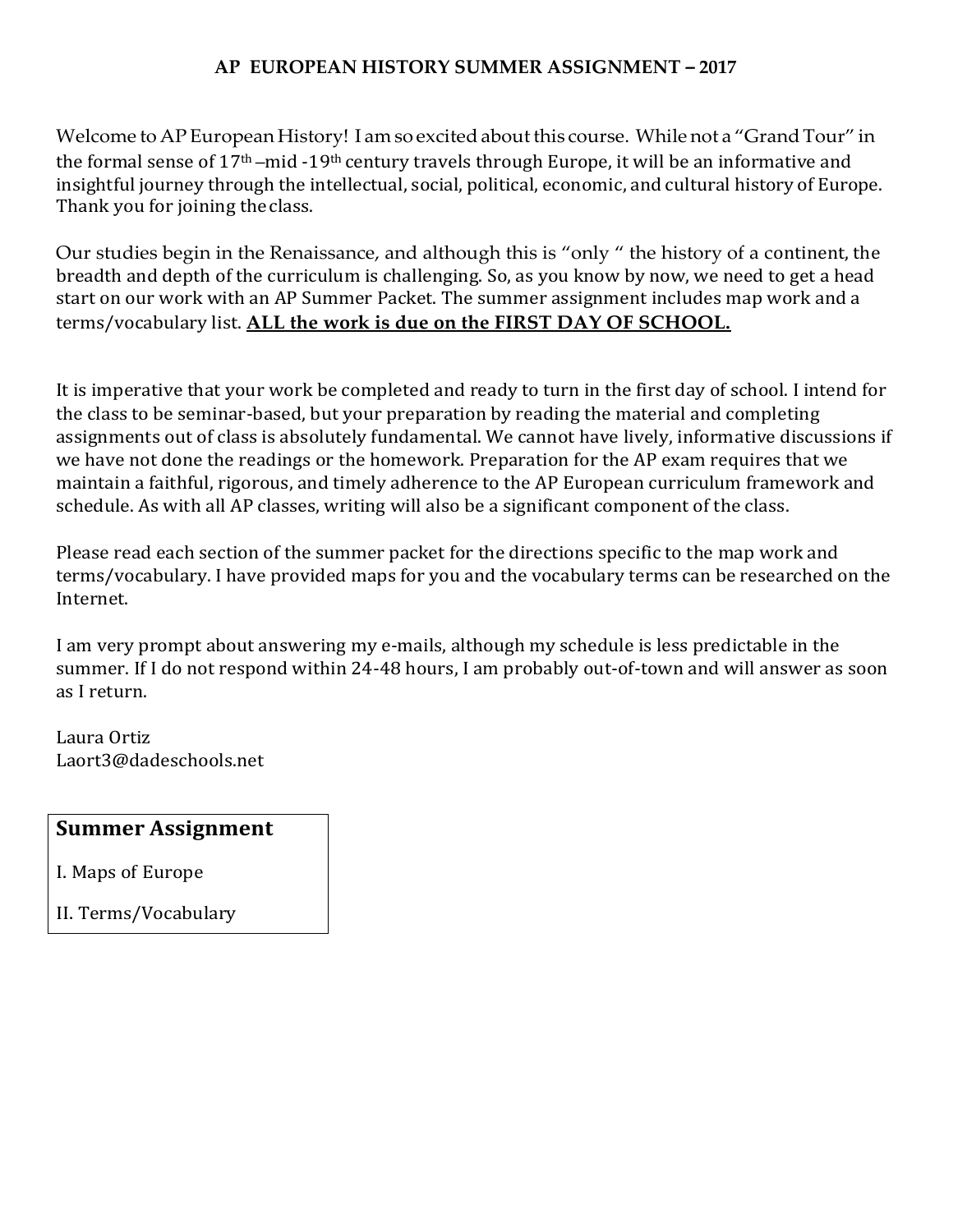## **I. Map Assignment**

You are expected to have a general working knowledge of the geography of Europe before we begin our studies. Please complete the following maps according to the directions. Maps should be completed and colored neatly—bodies of water blue, countries in varying colors. Use a key when necessary. You will keep these maps in your binder throughout the year.

### **Complete one map for each of the following:**

- A. Modern Europe: Political (countries)
- B.Modern Europe: Cities
- C. Bodies of water & mountains
- D.. Europe in 1914 countries only
- E.. Europe in1815 countries only
- F. Europe in 1648 countries only

### **Reminders for maps:**

- Be thorough and neat
- Please use colorwhen needed
- Provide a key (it may be easier than writing in the small spaces encountered on a map of Europe.
- d-maps.com is a good source for blank maps if you find you want to print out a different map.
- These maps will be a resource for you throughout the year
- Map quizzes may occur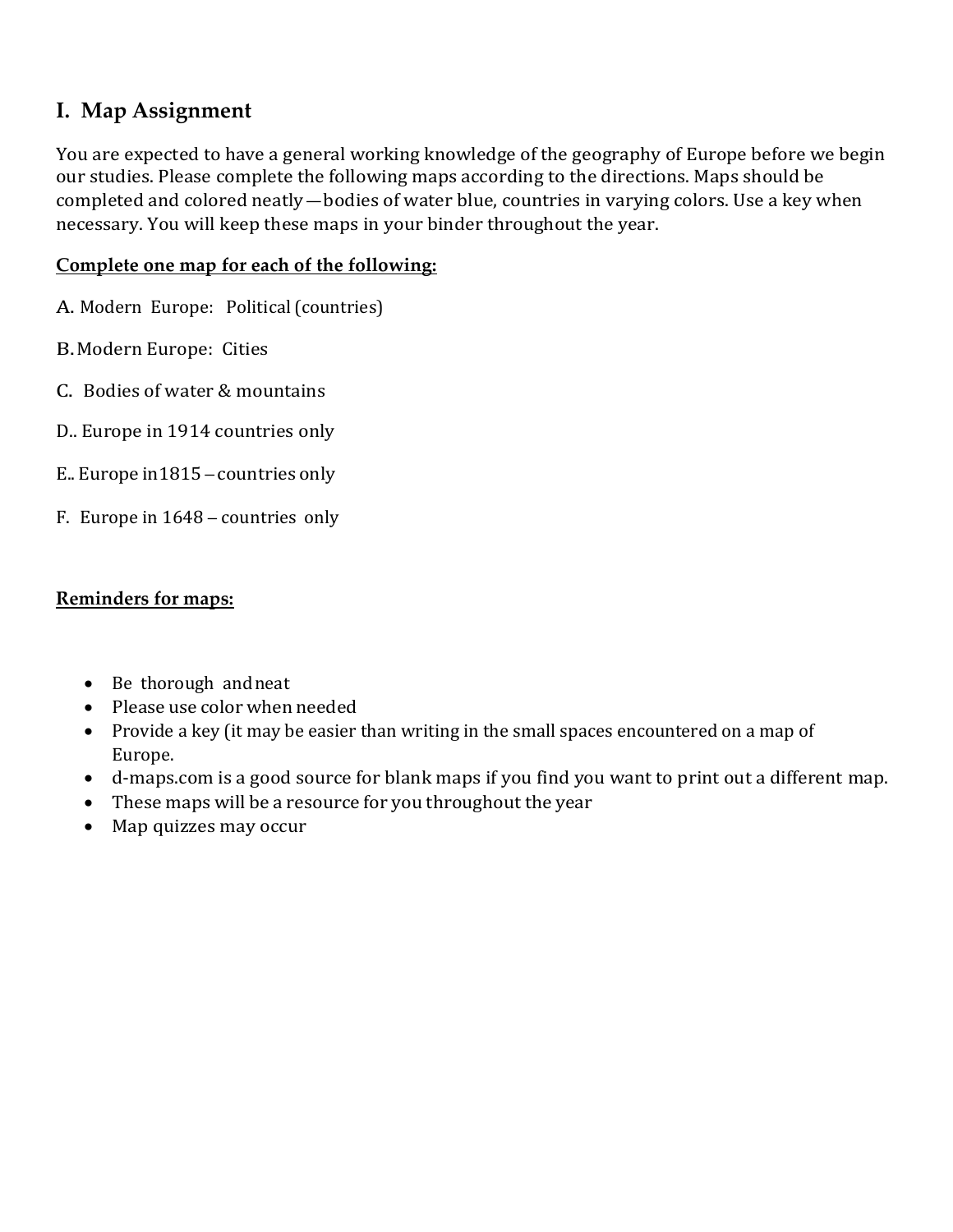

**A. Modern Europe (Political- Countries only)**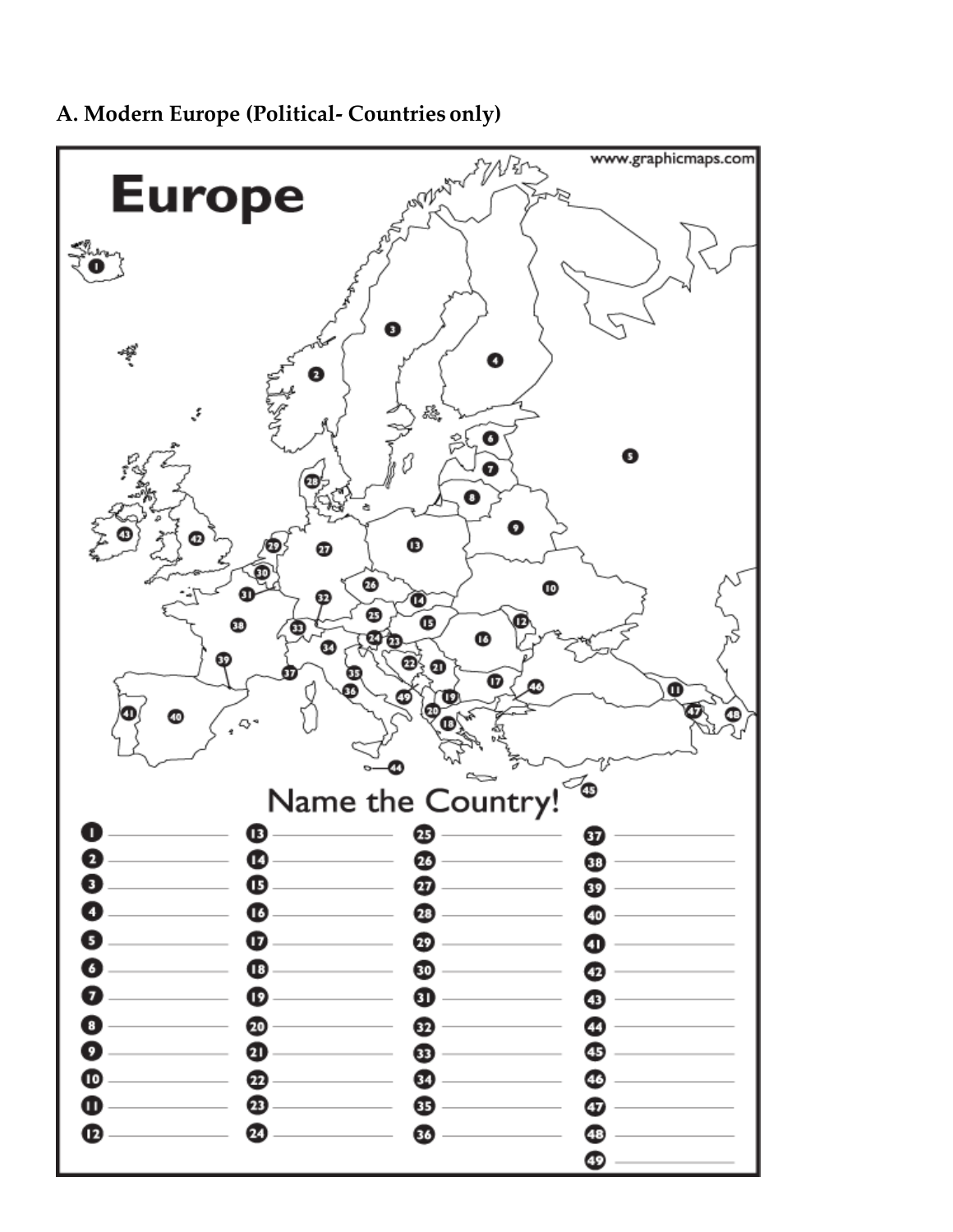

### **B. Modern Europe: Cities**

Reykjavik *Moscow* Tirana *Valetta* Dublin *Tallinn* Belgrade *London* Riga *Lisbon* Vilnius *Sarajevo* Madrid *Minsk* Zagreb *Andorra la vella* Kiev Ljubljana *Paris Chisinau Warsaw Monaco Luxembourg Tbilisi Prague Brussels Yerevan Budape*st Amsterdam Nicosia Vienna Berlin Ankara Vaduz Copenhagen Athens

Bern Oslo Sofia Rome Stockholm *Bucharest Vatican City* Helsinki Skopje

San Marino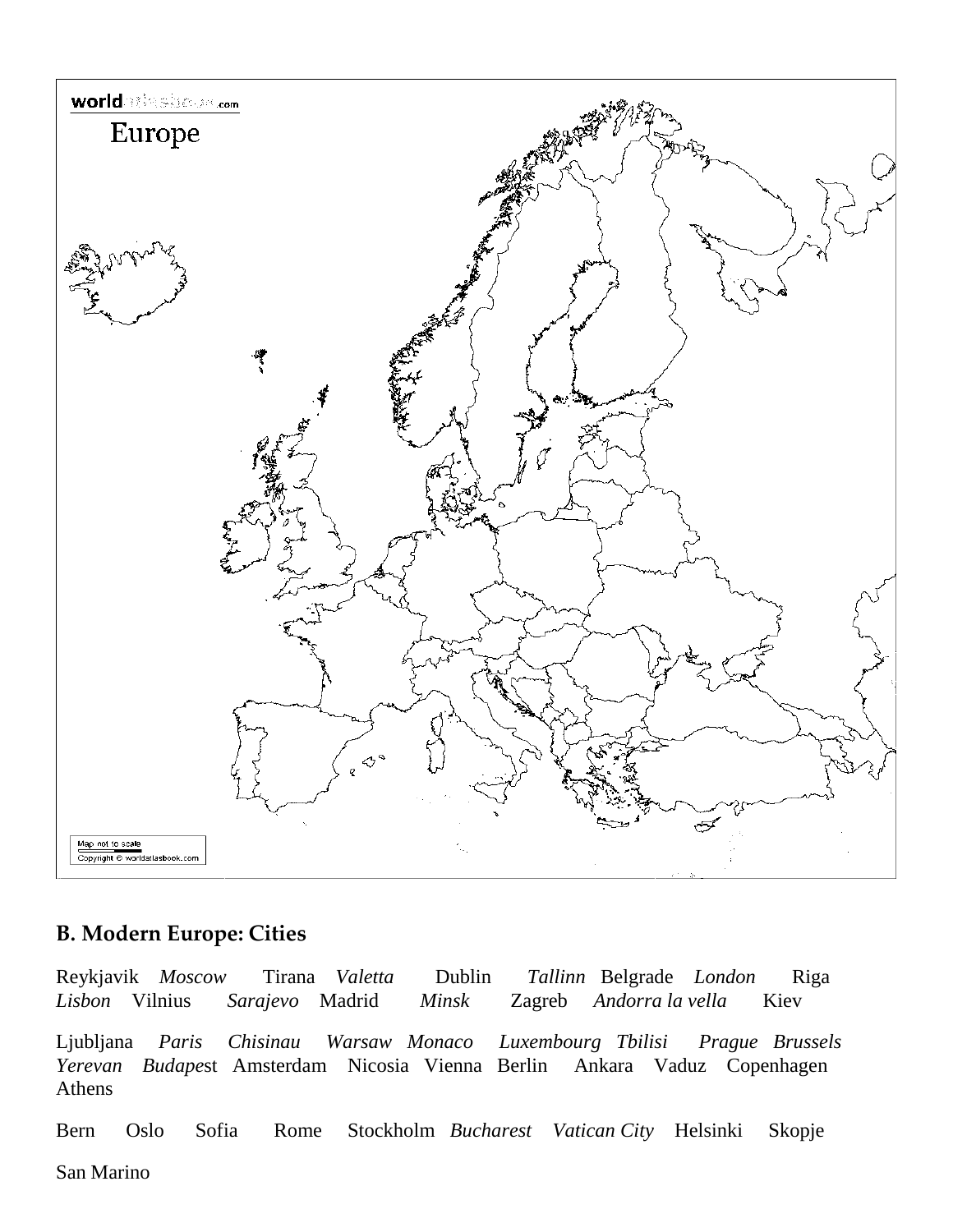

**C. Physical Map of Europe (Bodies of Water and Mountains)**

**Bodies of Water**: Atlantic Ocean, Mediterranean Sea, Adriatic Sea, Aegean Sea, Baltic Sea, Black Sea, Caspian Sea, Dardanelles, English Channel, Ionian Sea, Irish Sea, North Sea, Norwegian Sea, Strait of Gibraltar, Tyrrhenian Sea. The River Thames, the Danube, Volga, Rhine, Po, Elbe, Seine,

**Mountains**: The Alps **Caucasus Mts.** Ural Mountains Apennine Pyrennes Carpathian Kjolen.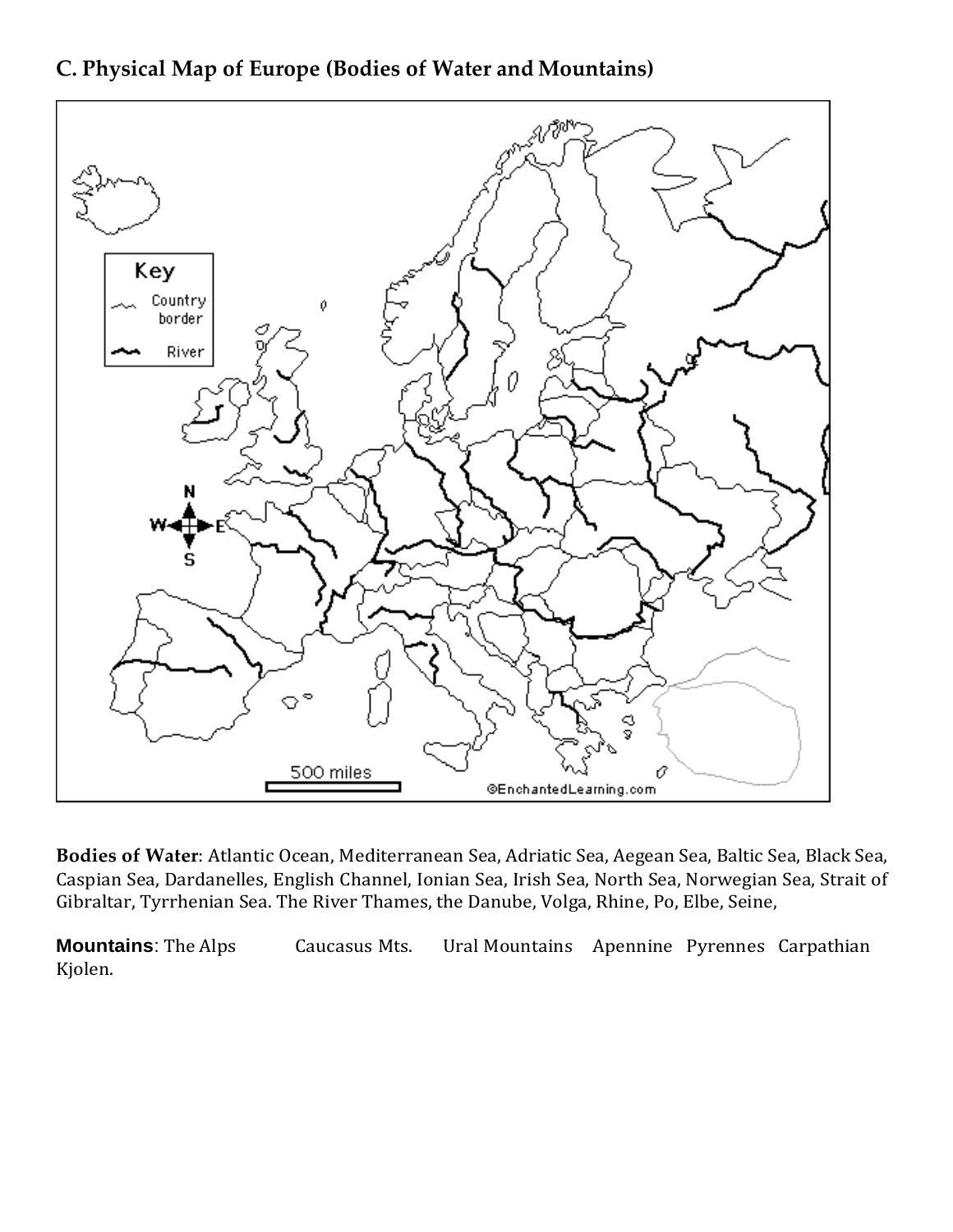## **D. Blank Map of Europe: 1914 (countries only)**

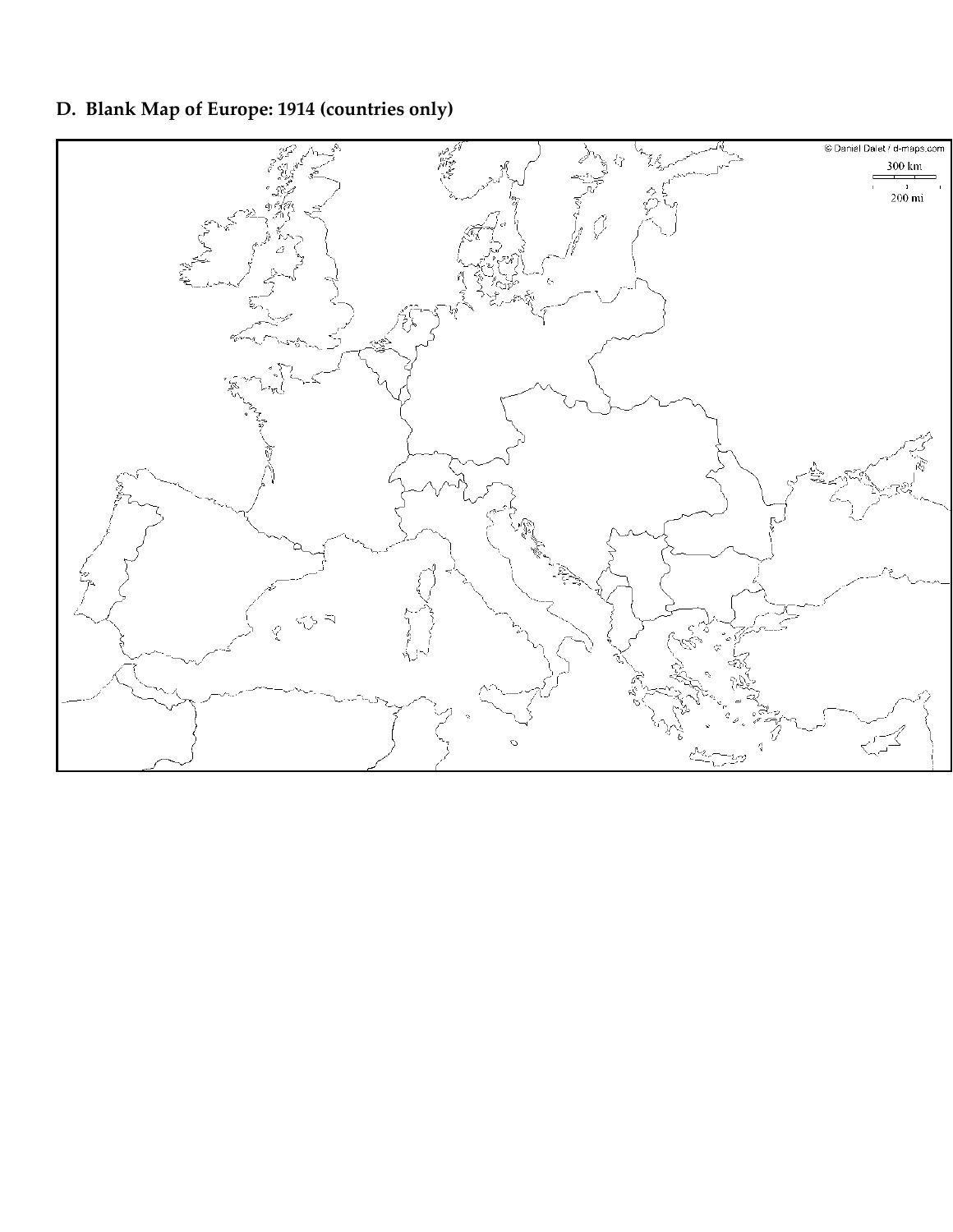# **E. Blank Map of Europe: 1815 (countries only)**

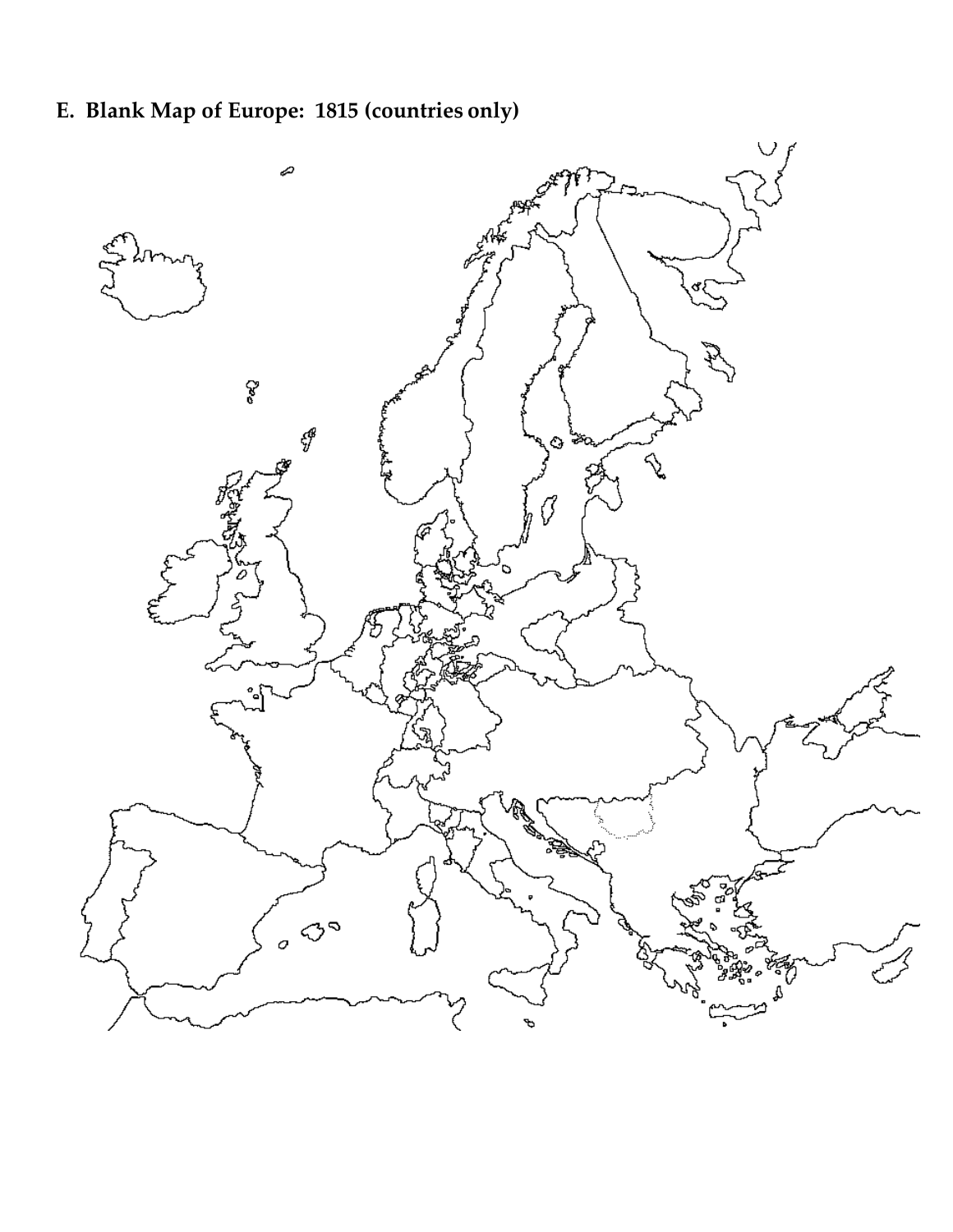# **F. Blank Map of Europe 1648 (countries only)**